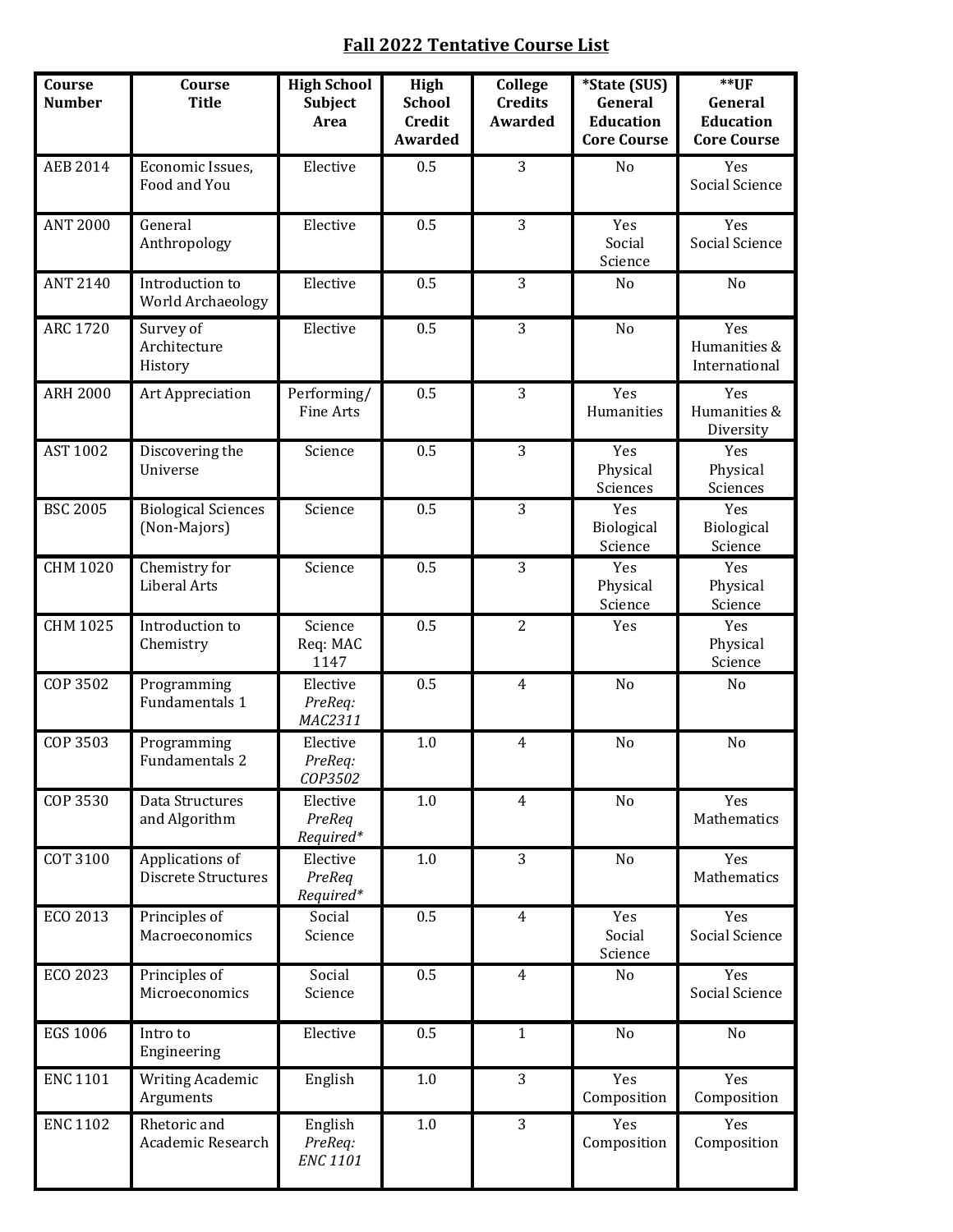| <b>ENY 2040</b> | The Insects                                    | Science                                          | 0.5 | 3              | No                          | Yes<br>Biological<br>Sciences               |
|-----------------|------------------------------------------------|--------------------------------------------------|-----|----------------|-----------------------------|---------------------------------------------|
| <b>ESC 1000</b> | Introduction to<br><b>Earth Science</b>        | Science                                          | 0.5 | 3              | Yes<br>Physical<br>Sciences | Yes<br>Physical<br>Sciences                 |
| <b>FOS 2001</b> | Man's Food                                     | Elective                                         | 0.5 | 3              | No                          | Yes<br>Biological<br>Sciences               |
| <b>GEA 1000</b> | Geography of a<br>Changing World               | Elective                                         | 0.5 | 3              | No                          | Yes<br>International,<br>Social Science     |
| GEO 2242        | <b>Extreme Weather</b>                         | Elective                                         | 0.5 | 3              | No                          | Yes<br>Physical<br>Science                  |
| GLY 1102        | Age of Dinosaurs                               | Elective                                         | 0.5 | 3              | No                          | Yes<br>Physical or<br>Biological<br>Science |
| <b>GLY 1880</b> | Earthquakes,<br>Volcanoes and<br>Other Hazards | Elective                                         | 0.5 | 3              | No                          | Yes<br>Physical<br>Sciences                 |
| <b>HSC 3102</b> | Personal and<br><b>Family Health</b>           | Physical<br>Education:<br>Personal<br>Fitness    | 0.5 | 3              | No                          | Yes<br>Social Science                       |
| <b>ISS 2160</b> | <b>Cultural Diversity</b><br>in the US         | Elective                                         | 0.5 | 3              | No                          | Yes<br>Social Science<br>$\&$<br>Diversity  |
| <b>LIT 2000</b> | Introduction to<br>Literature                  | English<br>PreReq: ENC<br>1101                   | 1.0 | 3              | Yes<br>Humanities           | Yes<br>Humanities                           |
| <b>MAC 1105</b> | College Algebra                                | Mathematics<br>Placement<br>test needed          | 1.0 | 3              | Yes<br>Mathematics          | Yes<br>Mathematics                          |
| <b>MAC 1114</b> | Trigonometry                                   | Mathematics                                      | 1.0 | $\overline{2}$ | No                          | Yes<br>Mathematics                          |
| <b>MAC 1147</b> | Precalculus:<br>Algebra and Trig               | Mathematics<br>Placement<br>test needed          | 1.0 | $\overline{4}$ | Yes<br>Mathematics          | Yes<br>Mathematics                          |
| <b>MAC 2233</b> | <b>Survey of Calculus</b>                      | Mathematics<br>Placement<br>test needed          | 1.0 | 3              | Yes<br>Mathematics          | Yes<br>Mathematics                          |
| MAC 2311        | Analytic Geometry<br>and Calculus 1            | Mathematics<br>Placement<br>test needed          | 1.0 | $\overline{4}$ | Yes<br>Mathematics          | Yes<br>Mathematics                          |
| <b>MAC 2312</b> | Analytic Geometry<br>and Calculus 2            | Mathematics<br>Req. MAC<br>2311 or<br>equivalent | 1.0 | $\overline{4}$ | Yes<br>Mathematics          | Yes<br>Mathematics                          |
| MAC 2313        | Analytic Geometry<br>and Calculus 3            | Mathematics<br>Req. MAC<br>2311 & 2312           | 1.0 | $\overline{4}$ | Yes<br>Mathematics          | Yes<br>Mathematics                          |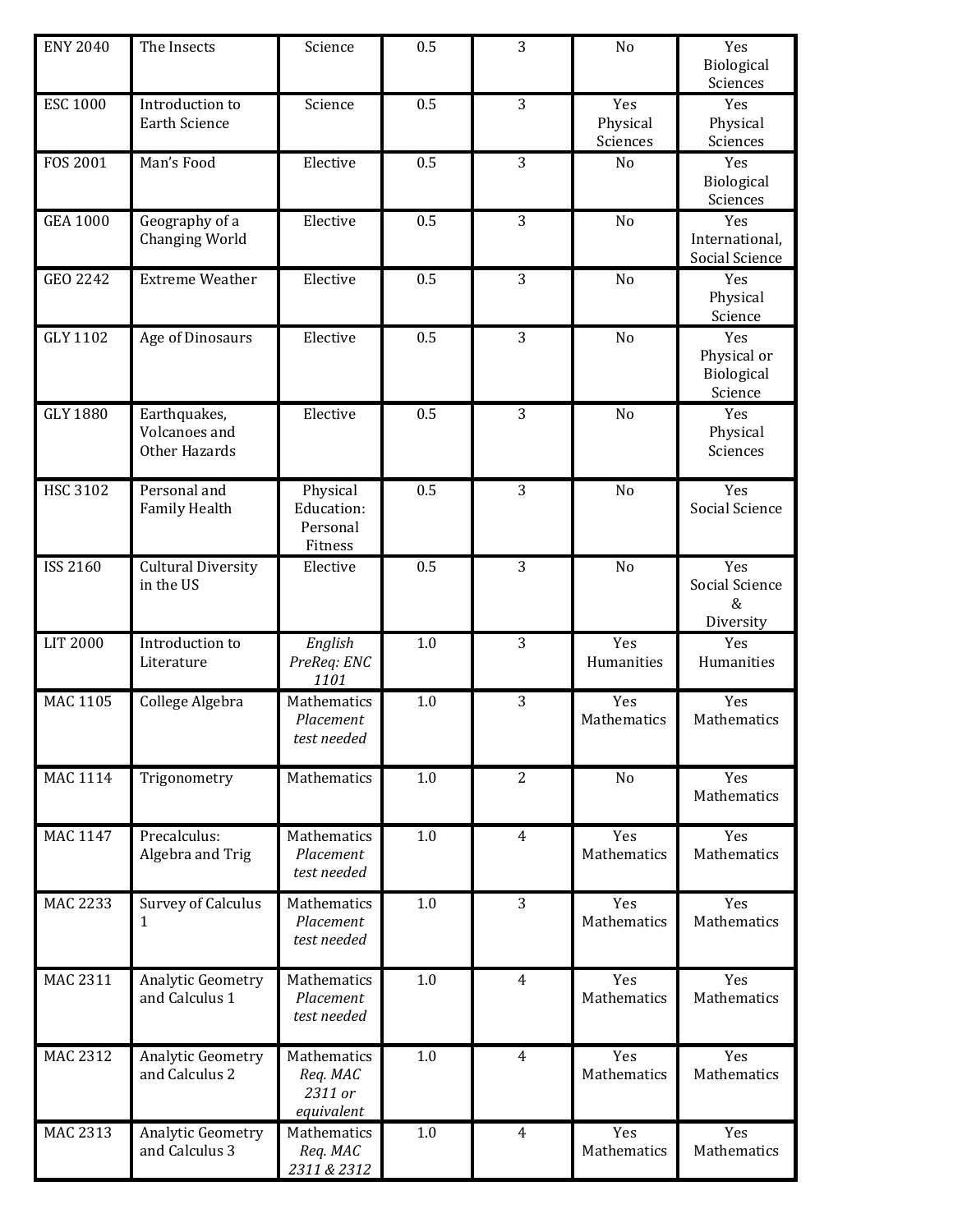| <b>MAP 2302</b> | Differential<br>Equations                                  | Mathematics<br>Req. MAC<br>2312 | 1.0 | 3              | No                          | Yes<br>Mathematics                               |
|-----------------|------------------------------------------------------------|---------------------------------|-----|----------------|-----------------------------|--------------------------------------------------|
| MAS 3114        | Computational<br>Linear Algebra                            | Elective<br>Prereq: MAC<br>2313 | 1.0 | 3              | No                          | No                                               |
| <b>MMC 1000</b> | <b>Survey of Mass</b><br>Communications                    | Elective                        | 0.5 | $\overline{3}$ | No                          | No                                               |
| MMC 3702        | Rock N Roll and<br><b>American Society</b>                 | Elective                        | 0.5 | 3              | N <sub>o</sub>              | No                                               |
| <b>MUL 2010</b> | <b>Experiencing Music</b>                                  | Performing/<br>Fine Arts        | 0.5 | 3              | Yes<br>Humanities           | Yes<br>Humanities &<br>International             |
| <b>PHY 2020</b> | Introduction to<br>Principles of<br>Physics                | Science                         | 0.5 | 3              | Yes<br>Physical<br>Sciences | Yes<br>Physical<br>Sciences                      |
| <b>REL 2121</b> | American Religious<br>History                              | Elective                        | 0.5 | 3              | No                          | Yes<br>Humanities &<br>Diversity                 |
| <b>REL 2300</b> | Introduction to<br><b>World Religions</b>                  | Elective                        | 0.5 | 3              | No                          | Yes<br>Humanities &<br>International             |
| <b>SLS 1501</b> | College Success                                            | Elective                        | 0.5 | 3              | No                          | No                                               |
| <b>THE 2000</b> | Theater<br>Appreciation                                    | Performing/<br><b>Fine Arts</b> | 0.5 | 3              | Yes<br>Humanities           | Yes<br>Humanities &<br>Diversity                 |
| <b>WIS 2040</b> | Wildlife Issues                                            | Elective                        | 0.5 | 3              | No                          | Yes<br>Biological<br>Sciences                    |
| <b>WIS 2552</b> | Biodiversity<br>Conservation-<br><b>Global Perspective</b> | Elective                        | 0.5 | 3              | No                          | Yes<br>Biological<br>Sciences &<br>International |

## **NOTES:**

All courses and faculty are subject to change

Some courses have prerequisites you must meet before being approved

All SUS institutions must accept these courses for transfer credit in the categories listed

All undergraduate students (except those transferring to UF with an A.A. from a public Florida college) are required to complete UF's general education requirement to graduate.

**\***This course has more than (1) Pre-Req, see course description on our website